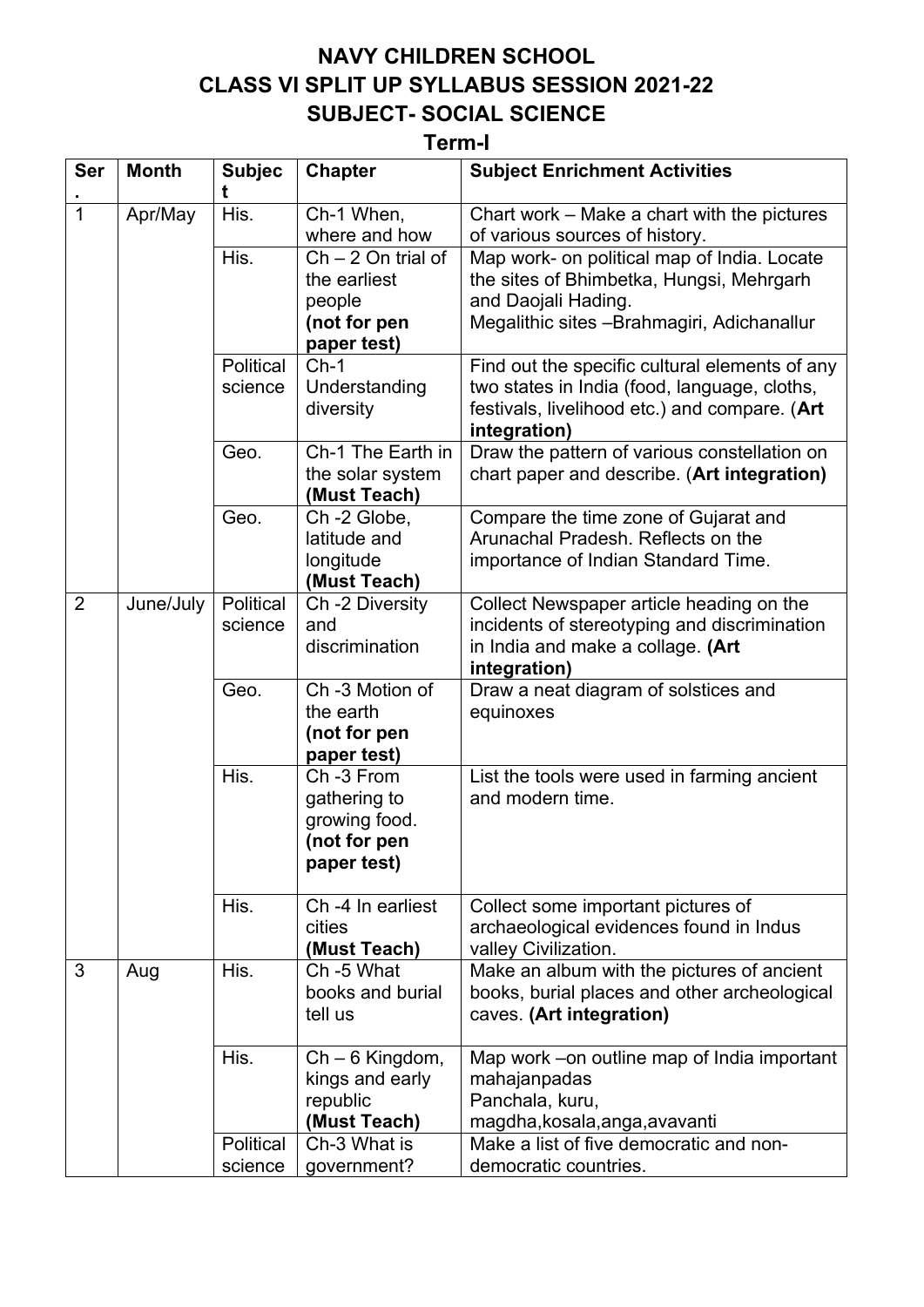|                |     |           | (Must Teach)                                                           |                                                                           |
|----------------|-----|-----------|------------------------------------------------------------------------|---------------------------------------------------------------------------|
|                |     | Political | $Ch - 4$ Key                                                           | Collect some pictures on election and make                                |
|                |     | science   | elements of<br>democratic<br>government<br>(not for pen<br>paper test) | album. (Art integration)                                                  |
| $\overline{4}$ | Sep | Geo.      | Ch - 4 Maps<br>(not for pen<br>paper test)                             | Make a map of your home to school.<br>Including some important buildings. |
|                |     | Political | $Ch-5-$                                                                | Find out more about watershed                                             |
|                |     | science   | Panchayati Raj                                                         | development and benefits.                                                 |
|                |     |           | (Must Teach)                                                           |                                                                           |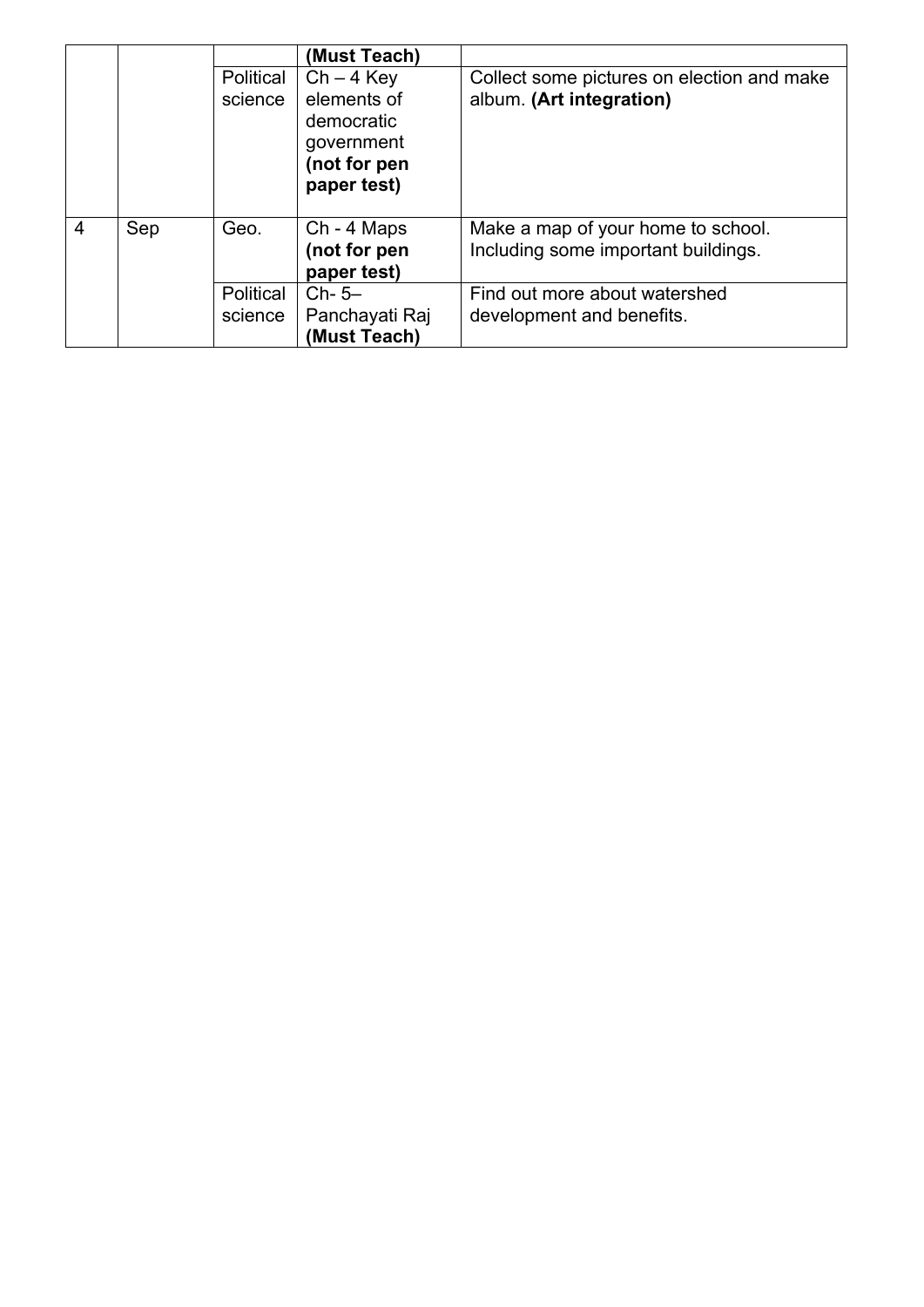## **NAVY CHILDREN SCHOOL CLASS VI SPLIT UP SYLLABUS SESSION 2021-22 SUBJECT- SOCIAL SCIENCE Term-II**

| <b>Ser</b>     | <b>Month</b> | <b>Subjec</b><br>t   | <b>Chapter</b>                                                              | <b>Subject Enrichment Activities</b>                                                                                                                                                            |
|----------------|--------------|----------------------|-----------------------------------------------------------------------------|-------------------------------------------------------------------------------------------------------------------------------------------------------------------------------------------------|
| $\overline{1}$ | Oct          | Geo.                 | Ch-5 Major<br>domain of the<br>earth<br>(For PT)                            | Map work – on an outline map of world.<br>Locate- Europe, Asia. Antarctica, south<br>America, Australia, Indian ocean, Pacific<br>Ocean Atlantic Ocean, Ural mountain and<br>isthmus of panama. |
|                |              | Geo.                 | Ch-6 Major<br>landforms of the<br>earth<br>(Must teach)                     | Outline map of world. locate-mountain<br>ranges, Himalayas, Rockies and Andes.<br>Plateau - Tibet                                                                                               |
|                |              | His.                 | Ch-7 New<br>questions and<br>ideas<br>(not for pen<br>paper test)           | Collect the pictures of Jain and Buddhist<br>monuments from ancient India and make a<br>scrap book. (Art integration)                                                                           |
| $\overline{2}$ | Nov          | His.                 | Ch -8 Ashoka the<br>emperor who<br>gave up war<br>(Must Teach)              | Map work<br>Locate the following<br>Important cities Taxila, Ujjain, Pataliputra,<br>Inscriptions<br>Girnar, Kalinga, kaushambi, Sarnath Sanchi,<br>Maski, Brahmagiri.                          |
|                |              | Political<br>science | Ch- 6-Rural<br>administration<br>(Must Teach)                               | Activity- Visit a nearby village office and<br>write a description of the important functions<br>of village office.                                                                             |
|                |              | Political<br>science | Ch- 7 Urban<br>administration<br>(not for pen<br>paper test)                | Activity - Role of municipal corporation.                                                                                                                                                       |
|                |              | His.                 | $Ch - 9$ Vital,<br>village, thriving<br>town<br>(not for pen<br>paper test) | Collect the pictures of the utensils and tools<br>used by common men in ancient villages.<br>(Art integration)                                                                                  |
| 3              | Dec          | Political<br>science | Ch-8 Rural<br>livelihood<br>(not for pen<br>paper test)                     | Make a case study of a rural village from<br>another state and make an account of the<br>sources of livelihood in the selected village.<br>(Art integration)                                    |
|                |              | His.                 | Ch. -10 Traders,<br>kings and<br>pilgrims(not for<br>pen paper test)        | Identify the ancient kingdoms through silk<br>route was passed.                                                                                                                                 |
|                |              | Geo.                 | Ch-7 Our country<br>- India<br>(Must Teach)                                 | Map work on an outline map of India.<br>Locate the following<br>Western Ghat & eastern Ghat                                                                                                     |